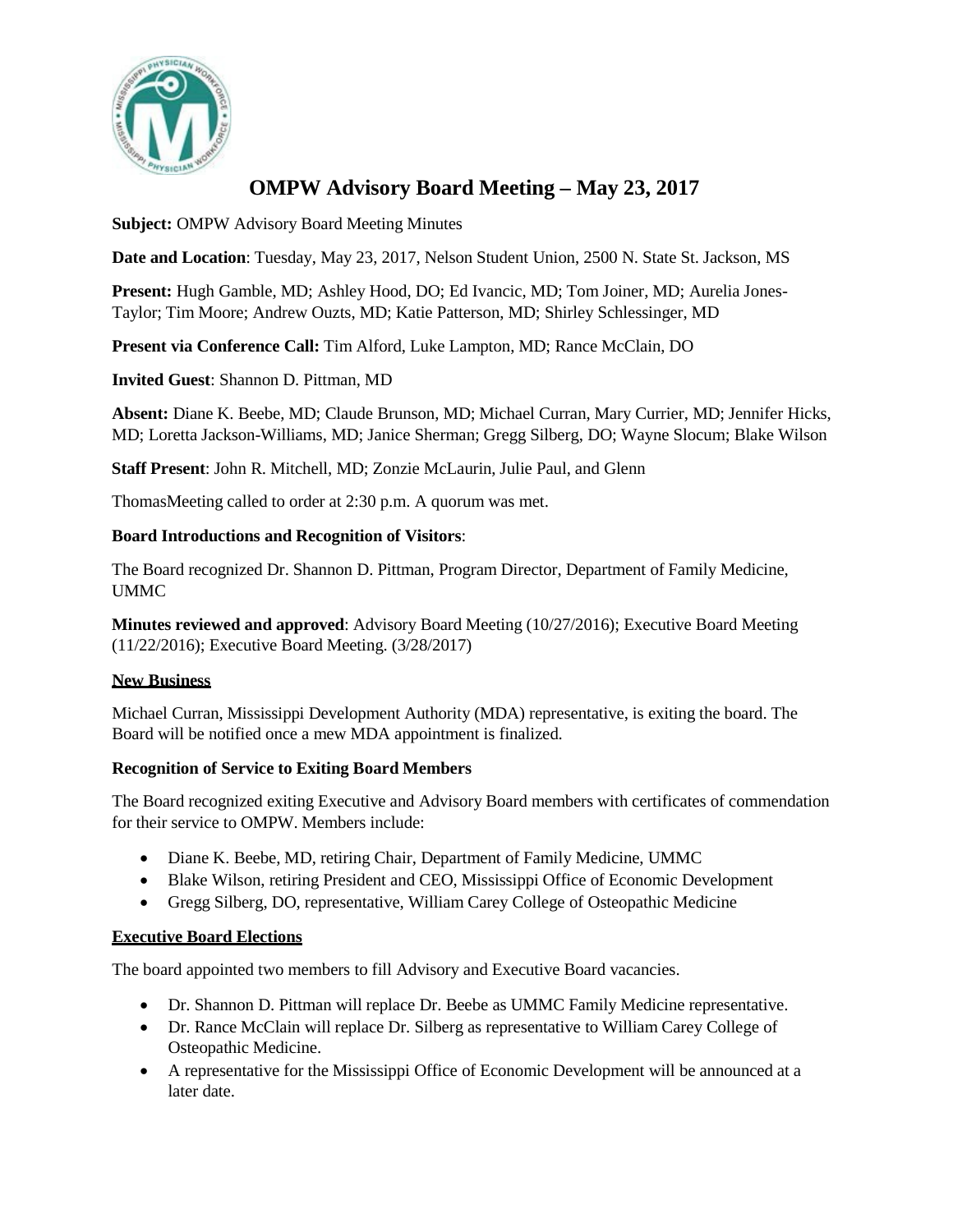Dr. Luke Lampton, Mississippi State Board of Health representative, and Dr. Jennifer Hicks, Mississippi Medical and Surgical Association, have fulfilled their four-year Executive Board commitments.

Members voted from a ballot of Executive Committee nominees drawn from eligible Advisory Board members. Votes were tallied by Zonzie McLaurin, OMPW Director of Operations, following the meeting.

**New Executive Board Members include**: Tim Alford, Mississippi Academy of Family Physicians; Mary Currier, MD, State Health Officer Mississippi State Department of Health; Hugh Gamble, MD, Mississippi State Medical Association; Tom Joiner, MD, Mississippi State Medical Association; Tim Moore, Mississippi State Hospital Association; Rance McClain, DO, William Carey University College of Osteopathic Medicine; Andrew Ouzts, MD, American College of Physicians, Mississippi Chapter.

New Board terms begin July 1, 2017.

# **Annual Rural Opportunities for Mississippi Physicians Career Fair (ROMP) Progress Report**

Dr. Mitchell presented a summary of the 2017 Rural Opportunities for Mississippi Physicians Career Fair (ROMP) held April 22, 2017 in conjunction with the Mississippi Academy of Family Physicians Resident and Student Spring Fling. Discussion revolved around was in which OMPW can increase hospital participation.

# **Funding Request by the Mississippi State Medical Association Request (MSMA)**

Dr. Hugh Gamble requested that OMPW provide financial support for MSMA's 150<sup>th</sup> anniversary celebration commemorating the founding of the association. OMPW will review request and notify MSMA of findings at next Advisory Board meeting.

## **OMPW Code § 41-123 Up-Date.**

Dr. Mitchell updated the Board on OMPW Code § 41-123. On March 10, 2017, Mississippi Governor Phil Bryant signed into law House Bill 422 which expands the scope of the Office of Mississippi Physician Workforce (OMPW). The legislation authorizes start-up funding and/or sustained financial support for ACGME accredited Family Medicine residency programs as well as other needed ACGME residencies within the state. A section of the bill also removes previous time limit restrictions and allows OMPW to award financial support beyond a three-year period. OMPW thanked all organizations that worked toward achieving the bill's passage. Rep. Sam Mims authored the changes and championed it through subcommittee and full house vote. Rep. Kathy Sykes, Rep. Deborah Dixon and Rep. Debra Gibbs were also sponsors of the bill. Senators Wiggins and Kirby championed on the senate side

## **Medicaid GME Funding**

The Board discussed the state's Inpatient Hospital Reimbursement Plan which stipulates whether or not teaching hospitals are eligible for Medicaid funding. Dr. Mitchell met with David Dzielak, Executive Director of the Mississippi Division of Medicaid. The Board supported Dr. Mitchell's request to followup on the plan's definition.

## **Supplemental Funding for Rural Primary Care and Psychiatry**

The Board discussed passage of House Bill 422 which gives OMPW the latitude to support expanded opportunities for post-graduate medical education. This includes primary care specialties in addition to family medicine, and possibly, psychiatry. The Board supported the usage of OMPW funds for additional needed disciplines and agreed that no new legislation is needed at this time.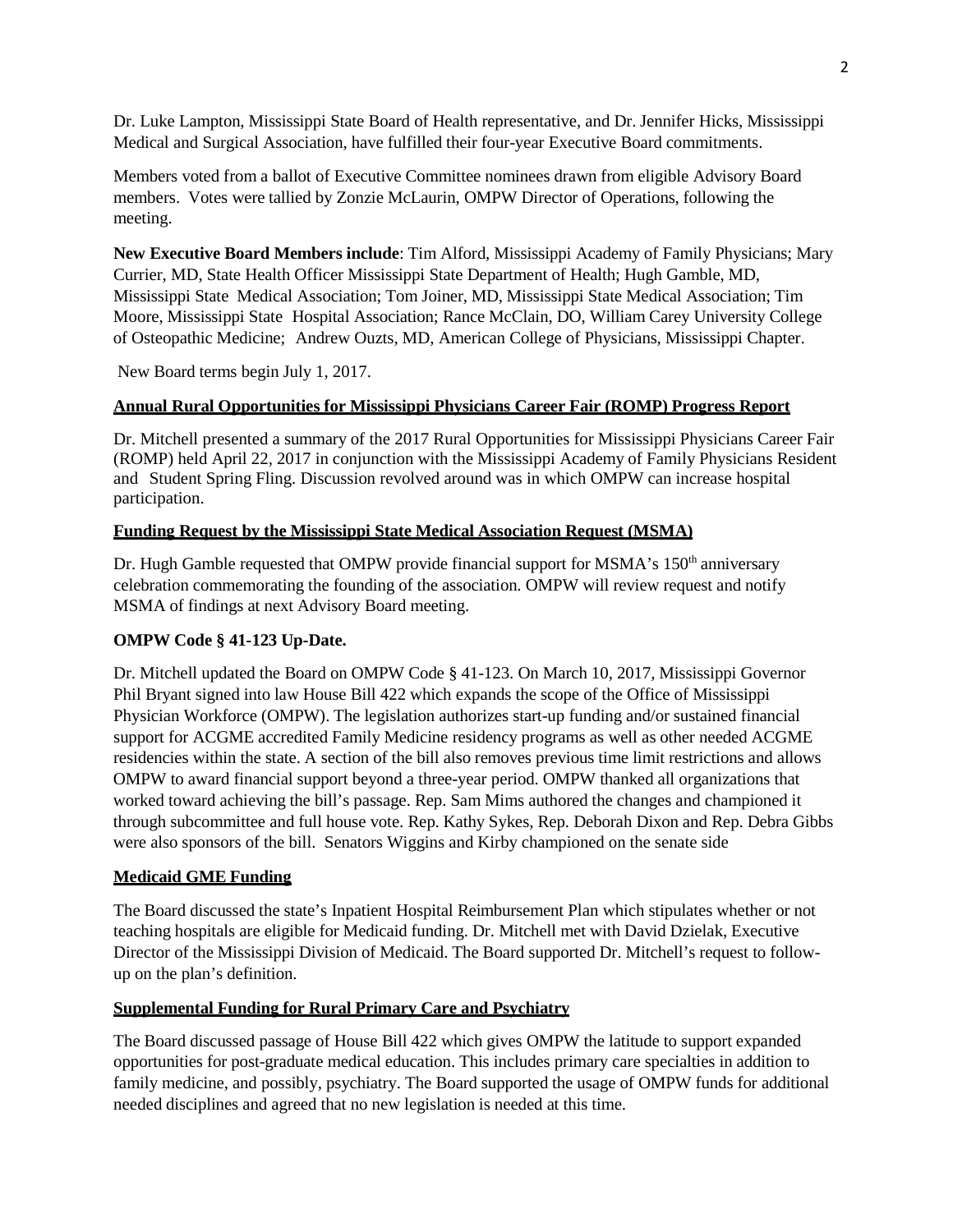### **Informational Items**

### **OMPW Office Relocation**

OMPW will move from its present location in the Learning Resources Center to a UMMC stand-alone building on Lakeland Drive adjacent to the new Meridian apartments in Fondren. The building will be refurbished and house OMPW, the Mississippi Physicians Rural Scholarship and Mississippi Rural Dentistry Program. Further updates will be provided as details are finalized.

#### **OMPW Marketing**

Board members were presented with the new OMPW marketing brochure and a copy of the Mississippi Statewide Medical Educator Development Program poster that was presented at the May 2017 Association of Hospital Medical Educators Meeting. Both publications will be used as marketing tools at meetings and recruitment events.

#### **Old Business**

## **Contract update on New Program Development Agreement - Baptist Desoto and Northeast Mississippi Health Center**

OMPW will continue to investigate and support the agreement which will result in a collaboration between Baptist DeSoto and the North Mississippi Family Health FQHC.

#### **Mississippi State Medical Educator Development Program (MS MED) Update**

OMPW presented a poster describing the goals and progress of the MS MED program at the 2017 Association for Hospital Medical Education Conference in New Orleans. Dr. Mitchell will also present the poster at the MSMA CME in the Sand and the MOMA Coast Conference in May. Physicians who attend the presentations will earn continuing medical education credit from the AMA or AOA.

The MS MED program is progressing well. Fellows and mentors remain engaged. Two of the four learning sessions have already taken place and final scholarly projects are due at the beginning of 2018.

### **OMPW Staff Addition**

Nicole Borges, PhD, will join the OMPW staff on July 1, 2017. She will concentrate on medical education and research and evaluation. In 2018, she will assume leadership of the MS MED faculty development project.

#### **Mississippi Board of Medical Licensure (MSBML)**

OMPW continue to meet regularly to work through processes for new data, new or expanded questions, data sharing, and public availability of the OMPW products. OMPW and MSBML's data use agreement will remain in effect despite changes in MSBML leadership.

#### **Mississippi State Board of Nursing Update (MSBN)**

Dr. Lynn Langley has retired as Executive Director and Dr. Phyllis Johnson has replaced Dr. Langley as the Nursing Board Executive officer. OMPW continues to have a strong working relationship with the MSBN and anticipates further collaborations.

#### **Current Project updates**

**Baptist Desoto (Southaven)** - OMPW continues to explore and assist in this project, which will be a collaborative between Baptist Desoto and North Mississippi Family Health (FQHC).

#### **EC HealthNet**

OMPW requested funds to assist in the long-term creation of an ACGME accredited Family Medicine Residency Clinic for EC-HealthNet. Following discussion, the Board unanimously voted to forward the